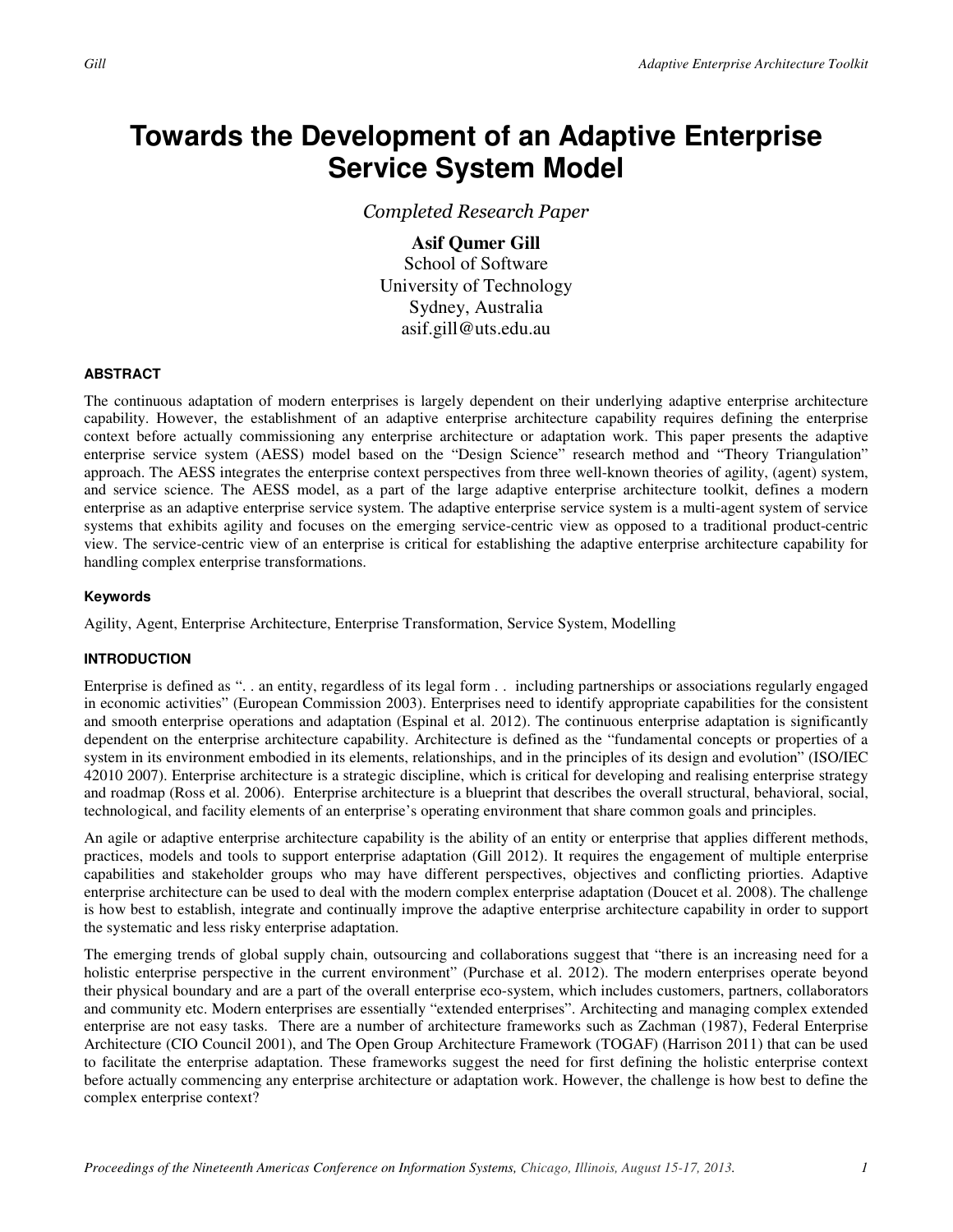This paper presents the adaptive enterprise service system (AESS) model that adopts the "Theory Triangulation" approach (Thurmond, 2001). The AESS model can be used for defining the enterprise context from the perspectives of three wellknown theories: agility (e.g. Dove 2005; Qumer and Henderson-Sellers 2008), complex adaptive agent system (e.g. Miller 95; Jennings et al. 1998; XX and YY 2006, Kramer and Magee 2007), and service science (e.g. Spohrer and Kwan 2009). The AESS model is a part of The Gill Framework (Gill 2012 - see Figure 1), which provides an adaptive enterprise architecture toolkit.





The architecture toolkit has two main layers: inner layer and outer layer (see Figure 1). The inner layer contains capabilities for defining, operating, managing and supporting situation specific adaptive enterprise architecture capability. The outer layer contains the enterprise architecture adaptation capability, which includes enterprise context (awareness), assessment, and rationalisation, realisation, and un-realisation stages for continually adapting the enterprise architecture for enabling the contineous enteprrise adaptation. The detailed discussion of the adaptive enterprise architecture toolkit is beyond the scope of this paper. The focus and scope of this paper is to present the novel AESS model, which is embedded in the "Defining" capability of the toolkit (see Figure 1). The AESS model is intended to be used by enterprises as a guideline for defining the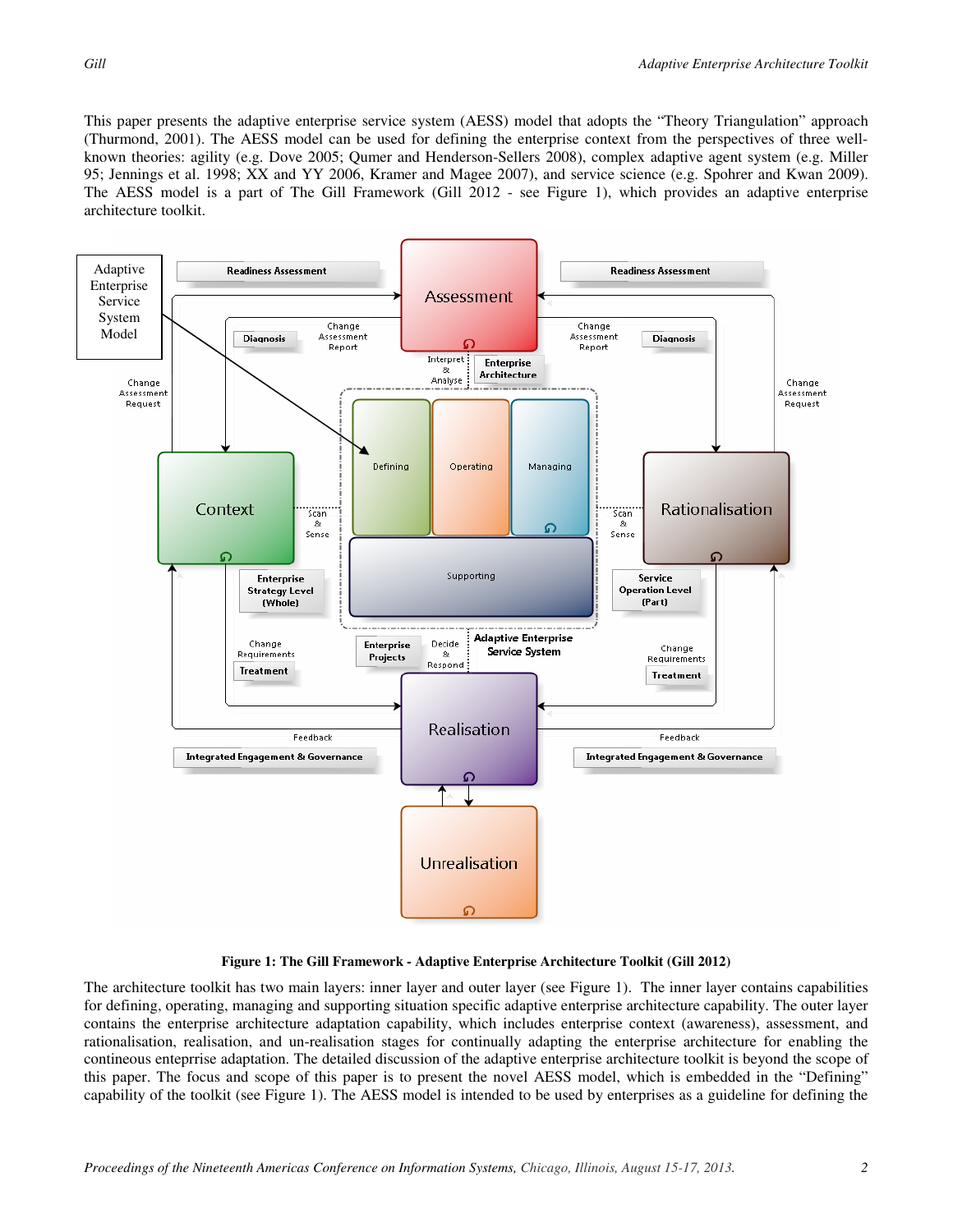complex enterprise as an adaptive enterprise service system before commissioning enterprise architecture work. The adaptive enterprise service system is viewed as a complex adaptive multi-agent system of service systems that exhibits agility and focuses on the emerging service-centric value-proposition as opposed to a traditional product-centric value-delivery view.

The paper is organised as follows. Firstly, it discusses the research method. Secondly, it discusses the theoretical background and AESS model development. Thirdly it presents the construct of the AESS model. Finally, it presents the future directions and concludes with a short discussion about the future research.

# **RESEARCH METHOD**

The scope of this paper is to present the novel AESS model. The AESS model has been developed by using a design science (DS) research method (Hevner et al. 2004; Peffers et al. 2006) and the "Theory Triangulation" approach (Thurmond, 2001). DS, as a constructive research method, permits the development of a novel artifact or model. In the development phase of the DS research method, the Theory Triangulation approach has been used to analyse the agility, complex adaptive multi-agent systems, and service science theories for developing the AESS model. Theory Triangulation is an approach to look at the same phenomena from different theoretical perspectives. It is useful for establishing and increasing research validity by analysing the research question and proposed solution or artifact from multiple theoretical perspectives. The purpose of the Theoretical Triangulation was to include different perspectives for coverage- and-consistency when addressing the research question. Theoretical Triangulation (Patton 2002) approach has been used in developing the AESS model construct because it provides an opportunity to uncover hidden denotations and include different perspectives from different theoretical viewpoints. The key research process steps are summarized here:

- 1. Identified the problem and motivation for the development of the AESS model
- 2. Identified the objective of the proposed model development
- 3. Applied Theory Triangulation approach in reviewing and analysing the relevant theories
- 4. Identified and integrated theoretical elements to develop the AESS model

# **THEORETICAL BACKGORUND AND AESS MODEL DEVELOPMENT**

The "Defining Capability" (Gill 2012) is required for defining the complex enterprise as an adaptive enterprise service system. The adaptive enterprise architecture toolkit (as discussed earlier) includes the AESS conceptual model to define the enterprise context. This section discusses the agility, and system (e.g. agent systems) and service science theories underpinning the AESS model, which is called Theory Triangulation.

# **Agility**

Enterprises are constantly challenged by organically changing complex environments in which they operate. They need to adopt a contemporary agile way of dealing with 21sth century challenges pivot around emergence and complexity (Dove 2005). Enterprises should have the ability to scan sense and adjust in response to emerging complex surrounding environments. Use of an agile approach, under optimum conditions, can indeed create a high performance enterprise (Sherehiy et al. 2007). However, before jumping on the bandwagon of agile or agility, it is important to understand the concept of agility and its application in the context of an enterprise – enterprise agility. Based on recent literature review and ongoing research in agility (e.g. Dove 1997, 2005; Wong and Whitman 1999; Christopher 2000; Conboy and Fitzgerald 2004; Boehm and Turner 2004; Henderson-Sellers and Serour 2005; Sherehiy et al. 2007), Qumer and Henderson-Sellers (2008) offered the following definition for the agility.

''Agility is a persistent behaviour or ability of a sensitive entity that exhibits flexibility to accommodate expected or unexpected changes rapidly, follows the shortest time span, uses economical, simple and quality instruments in a dynamic environment and applies updated prior knowledge and experience to learn from the internal and external environment.'' (Qumer and Henderson-Sellers 2008)

Consequently, by applying the above definition of agility to the notion of an enterprise, we derive the definition of an ''agile enterprise" as:

''An entity is said to be an agile enterprise when an enterprise is responsive (scans, senses and reacts appropriately to expected and unexpected changes), flexible (adapts to expected or unexpected change at any time), speedy (accommodates expected or unexpected changes rapidly), lean (focuses on reducing waste and cost without compromising on quality), and learning (focuses on enterprise fitness, improvement and innovation)."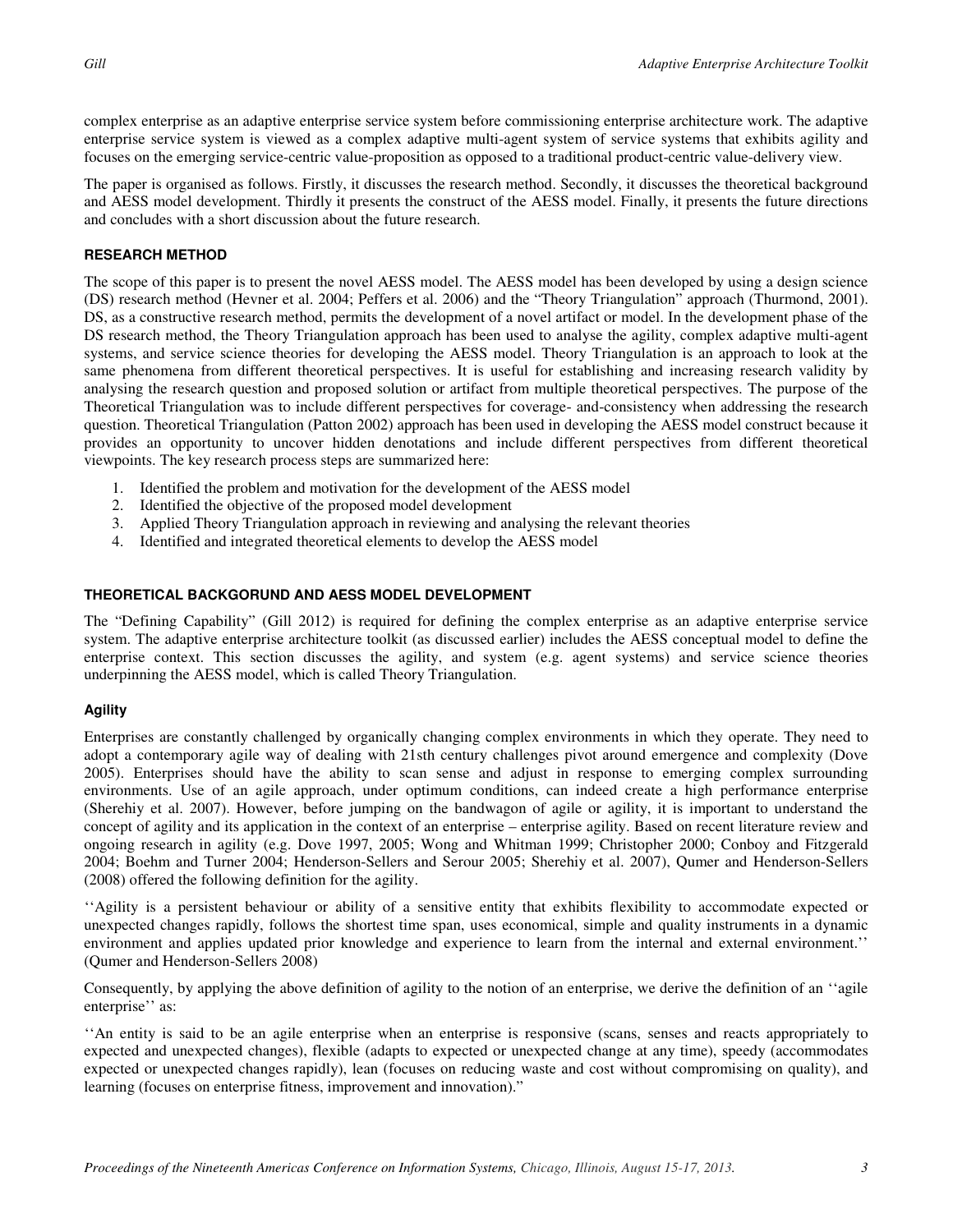Enterprise agility refers to the ability of an enterprise to handle changes. It can be expressed in terms of five attributes or principles of agility: responsiveness, flexibility, speed, leanness and learning. These five agility principles can be used to measure the degree of agility of an enterprise, which can help us to differentiate between a non-agile and agile enterprise. All five identified attributes of agility may not be equally important to an enterprise. However, one can add the relevant importance (e.g. High, Medium, and Low) and weights (e.g. 100%, 75%) to show the priority among the agility attributes according to the specific enterprise context. These five identified attributes or principles of agility have been discussed in detail in the following sections.

#### Responsiveness

The focus is on harvesting adaptation recognition capabilities in an enterprise in response to external and internal oppurtunities. It is the ability of an enterprise to scan and sense the situation (e.g. expected or unexpected changes in the business or technology or regulatory environment) and form an appropriate response. A responsive enterprise does not remain silent when a response is required in different situations.

#### Flexibility

The focus is on harvesting flexible response capabilities in an enterprise. An enterprise may demonstrate flexibility by accommodating expected or unexpected changes. It is the ability of an enterprise that allows adapting to changing complex business demands.

#### Speed

The focus is on harvesting quick flexible response capabilities in an enterprise. The response or flexible behavior of an enterprise may be slow or fast. It is the ability of an enterprise that demonstrates a rapidness and quickness in its response. A fast enterprise delivers the results quickly (e.g. quick time to market).

#### Leanness

The focus is on harvesting quick flexible lean response capabilities in an enterprise. A lean enterprise operates with optimal or minimal resources without compromising the quality of its outputs or offerings. It refers to compactness and tidiness. A lean enterprise offers the desired quality output in an optimal manner (e.g. reduced cost and waste, improved quality).

## Learning

The focus is on harvesting learning capabilities in an enterprise. It is an indispensable ability of an enterprise that uses up-todate knowledge and experience. A learning enterprise demonstrates continuous growth and adaptation over a period of time (e.g. knowledge and experience base).

Agility lens only discusses the ability of an enterprise and in order to further understand the underpinning architecture of an enterprise, we need to seek help from the system and system of systems theories. The next section discusses the system and system of systems theories under the overarching theoretical lens of "System".

## **System**

Adaptation may require fundamental changes in the existing state of an enterprise. Traditional static view of the enterprise architecture, as a fragmented structure of business units or functions, is not appropriate for successful 21st century adaptations. Enterprise adaptation or transformation requires a holistic system thinking approach in order to deal with the rapidly emerging complex business environment (Pourdehnad and Bharathy 2004). System thinking emphasizes that an enterprise is a living system that has the ability to quickly adapt in response to internal and external changes (e.g. agility of an enterprise). The concept of agile or adaptive enterprise has already been discussed in the previous section. This section discusses the concept of system thinking in the context of agile or adaptive enterprise architecture.

An enterprise system is composed of different connected parts or sub-systems (e.g. a system of systems), which are managed as a whole. These parts operate as a whole to achieve their system goals. Any changes in one part of a system are not dealt in isolation of other parts of the system. This means a change in one part can impact other parts. A system has a number of different components such as inputs, processes, outputs, constraints, culture and feedback. System receives inputs. It processes the inputs within its constraints for producing outputs. Systems performance is impacted by its culture and feedback received. Shifting from traditional to system thinking would require focusing on the iterative and participatory design processes for redesigning the whole instead of a part for effective enterprise adaptations.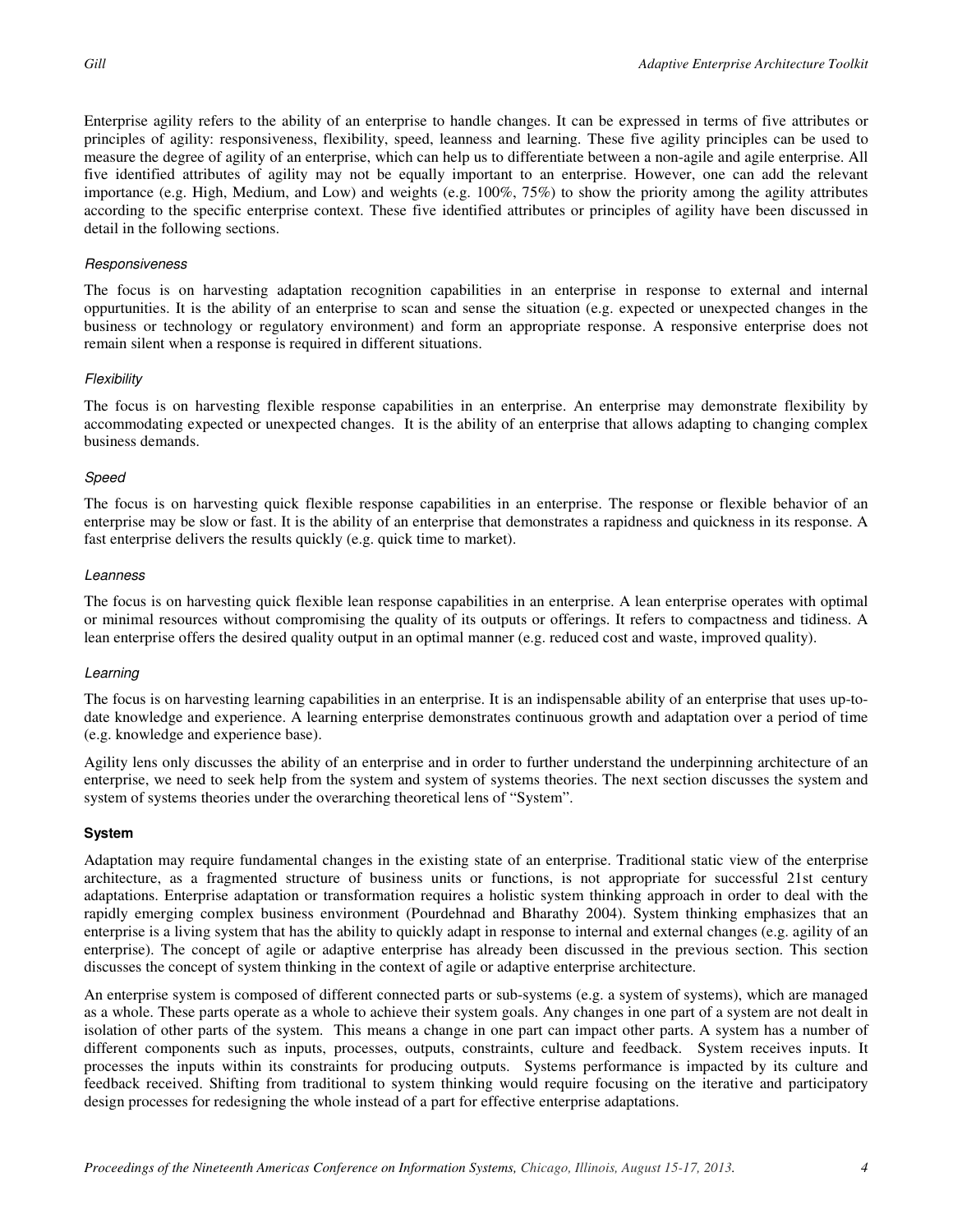Miller (1995) introduced a theory of living systems that integrates structural and behaviour aspects from different disciplines (e.g. biology, social science) in order to study or describe living systems. The notion of living system conceptualises system as living organism, which is continually evolving and self-adapting. Living systems are created, used, maintained, transformed and retired or expired. Similar to the system concept, living system organisms are composed of nested parts or cells. According to living systems metaphor, each living system at the higher level is made of other low level systems. The real world living systems or enterprises can be seen as multi-agent systems (an agency of agents). A multi-agent system is an environment where several agents interact with each other for the provision of continuous and dynamic services to achieve their objectives. An agent is an autonomous, interactive and flexible complex entity in a multi-agent system that communicates with other agents to solve a complex problem (Jennings et al. 1998; Knublauch 2002; Luck et al 2004; Qumer and Henderson-Sellers 2006; Kramer and Magee 2007).

Now, by applying the above notion of living agent systems to the notion of an agile or adaptive enterprise, an enterprise is a living agent system or living organism (e.g. like human), which is:

- made of other low level agent systems
- an open and dynamic agent system forming a whole that consumes energy or resources and respond to their environment
- composed of nested parts or cells (a basic unit of function) or organs
- continually strive to reduce stress and maintain a steady internal state regardless of their external environment
- continually evolving and self-adapting toward higher levels of order for differentiation and organisation through communication and feedback
- architected and managed as a whole of connected parts or cells instead of a collection of separately architected and managed business units or functions
- integrated and aligned to survive and achieve desired business goals via different pathways
- created, used, maintained, transformed and retired or expired.

Enterprise as an agile or adaptive living multi-agent system can be described in terms of their origin, goal, role, hierarchy or level, openness, purpose, location, dynamism, awareness, energy, structure, function, fitness, responsiveness, improvement, growth and transformation. The enterprise system inherits or exhibits the adaptive multi-agent system properties in the context of enterprise adaptation or transformation. Adaptation must take into the consideration of inter-dependency and interactions of enterprise system parts or cells because changes in one part or cell of a system can impact other parts or cells of that system and other systems. Traditionally we used to manage enterprise adaptation at the individual or part level (e.g. sales, purchase, and human resource unit level) for achieving sub-optimized improvements. However, viewing enterprise as an adaptive system would require looking at the change impact on the whole system i.e. holistic approach. This is critical because changes made in one part while ignoring the whole may direct the system energy in the wrong direction and could be a recipe for system malfunction or failure.

Agility and system (including system of systems) lenses describe the ability and architecture of an agile or adaptive enterprise. Further, we need to understand the capabilities of the agile enterprise. The next section discusses the "Service Science" lens for describing the agile enterprise capabilities.

# **Service Science**

Service science is an emerging area of research. It views enterprise as a "service system". The focus is not that the one service system is providing a service and another one is using it, rather the focus is on that the service systems interact with each other, and offer or consume services (e.g. service experience) for mutual benefiters or value co-creation. Value cocreation and service system is an emerging area of interest in the service science body of knowledge. Service science body of knowledge (e.g. Spohrer et al. 2008; Spohrer and Kwan 2009) defines the service thinking. Now, by applying the notion of service to the notion of adaptive system, an adaptive service system is:

- a collection or inventory of services that are offered based on agreed contract and service billing approach (e.g. payper-use, fixed subscription model)
- focused on mutual use and adaptation through proposal, contract, access and feedback mechanisms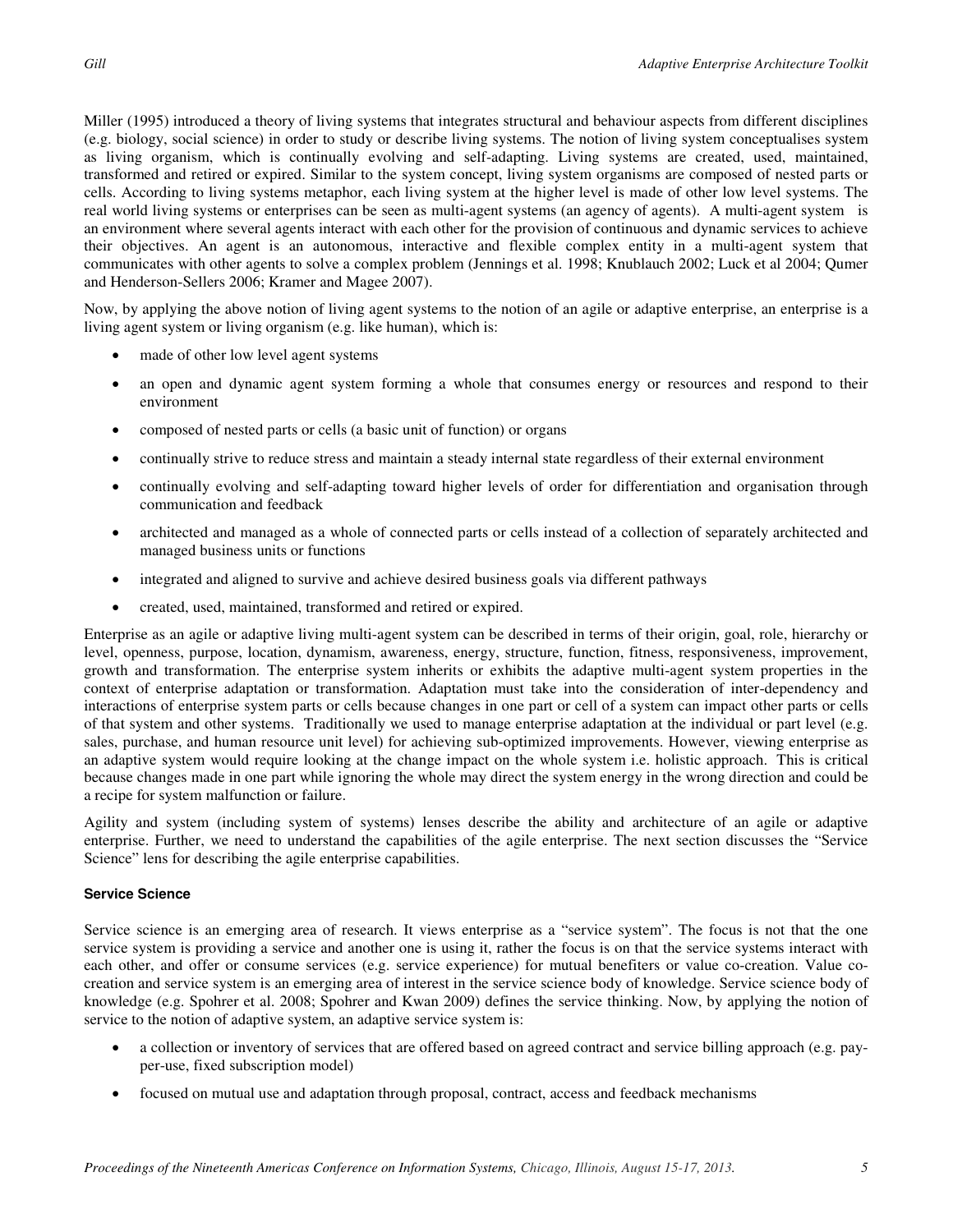- an abstraction mechanism that represents different types of both human and non-human entities (e.g. people, business units) who apply physical (e.g. material, tools) and non-physical resources (skills, knowledge) for value cocreation or mutual benefits or mutual satisfaction
- focused on value-proposition interactions via value co-creation interaction channels for mutual value-creation
- an access rights based system which constraint their interaction with other systems
- dependent on governance interaction mechanism for any dispute resolutions or service conflicts that lead may to dissatisfaction
- an ecology of different types of stakeholders such as service creator, provider, consumer, carrier, partner, auditor, observer, competitor, regulator and broker
- viewed with its concerns (e.g. performance, security, quality, compliance).

Enterprise as an adaptive service system focuses on the collaborative value-proposition or value co-creation. Adaptive service system encompasses the notions of agility, service and system. An adaptive service system represents an individual, enterprise capability or function or a group of related services.

# **THE AESS MODEL: ADAPTIVE ENTERPRISE SERVICE SYSTEM**

Adaptation of an enterprise operating in the realm of bewildering uncertainty and complexity is an arduous task. Different systems interact with each other for value co-creation. Adaptation of a one system in isolation of other systems would poses greater risks to the whole service interaction value co-creation mechanisms. Today's quick adaptation or transformation in isolation could become tomorrow's problem. The business and operating model of an enterprise need different approaches of thinking when looking at the enterprise adaptation opportunities. An adaptive system of service systems view presented in this paper combines the agent based system of systems approach to establishing the enterprise-as-a-whole view. The concept of enterprise as an adaptive service system has already been discussed in the previous section. The concept of enterprise as an adaptive system of service systems is discussed here - adaptive enterprise service system.

A system of systems (Maier 1998) approach is different from a simple collection of large monolithic systems. A system of systems is composed of systems that are functional and independent. However, system of systems is essentially a linkedchain of different systems that operate independently but are linked to each other and interact to achieve the shared strategic goals. A collaborated and coordinated response of different public and agencies to disaster management forms a system of systems enterprise. For instance, agencies in the system of systems environment operate independently but they are linked to each other to serve the common customer i.e. citizens.

System of adaptive service systems is a chain of inter-linked adaptive service systems. This is aimed at relating different adaptive service systems in a specific context for value co-creation. In a system of adaptive service systems, desired behaviours emerge through the collaborative interactions of service systems.

Now, by applying the notion of system of systems to the notion of adaptive service system, an adaptive enterprise service system is:

- a set of independent adaptive service systems that are integrated in the adaptive enterprise service system environment. These adaptive service systems can be created, acquired, operate and managed independently
- a distributed and collaborative environment where several geographically dispersed adaptive service systems interact with each other for value co-creation
- evolved in response to meet the dynamic contextual demand; based on the contextual demand, adaptive service systems can be added, removed, and modified in the integrated adaptive enterprise service system environment
- designed to exhibit emergent behaviour through the interactions of adaptive service systems; although, each adaptive service system is independent but system of service systems behaviour cannot be achieved and localised to a specific single adaptive service system.

Adaptive enterprise service system emerges through the collaboration or volunteer interactions of different adaptive service systems. An adaptive enterprise service system can be "defined" as

"a complex distributed integrated supply chain network of entities or adaptive service systems that interact with each other for value co-creation."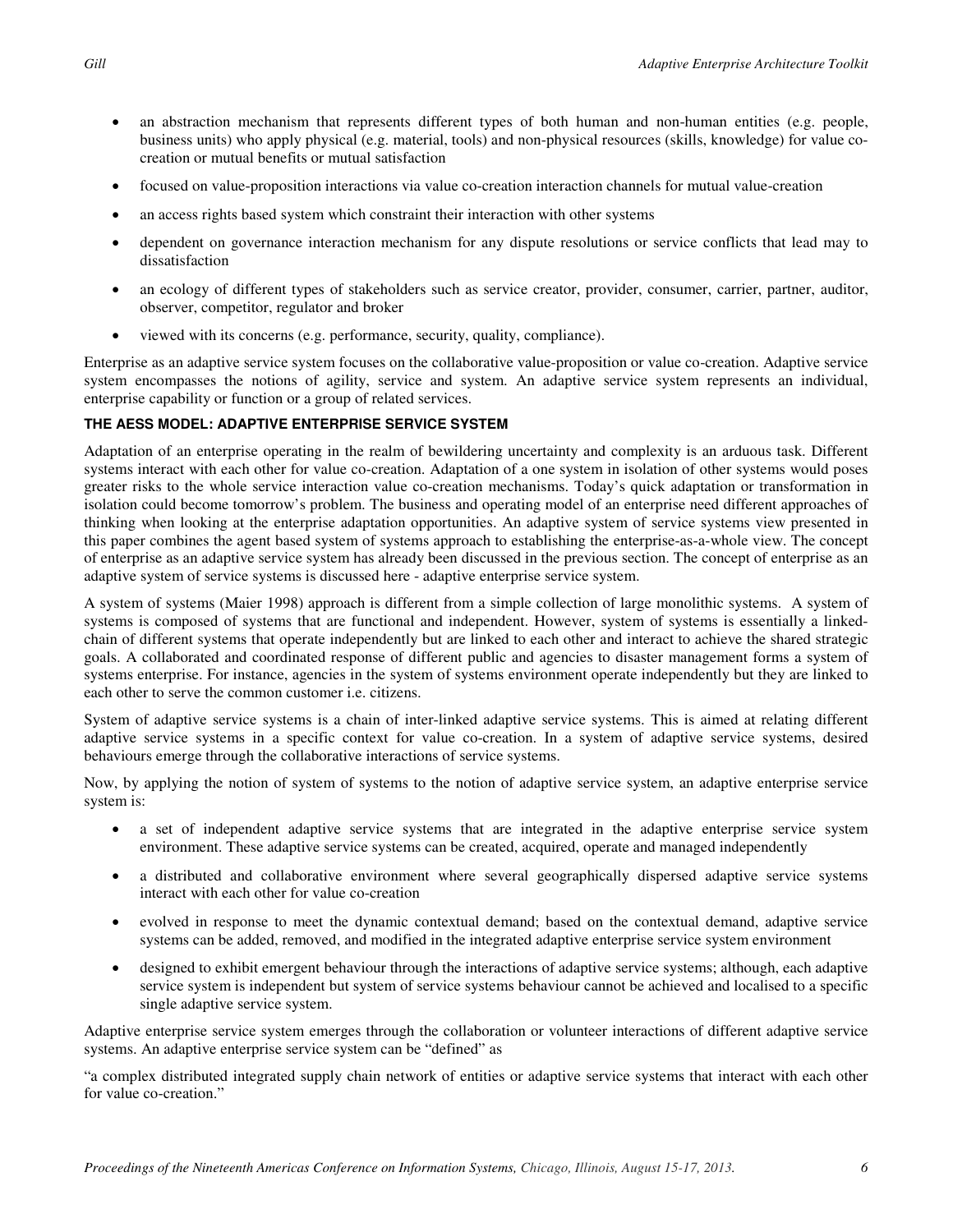This whole analysis and the notions of agility, system (including system of systems) and service science have been integrated and the "AESS" model is emerged (see Figure 2).



#### **Figure 2: The AESS Model**

The AESS (Figure 2), views the modern enterprise as an "Adaptive Enterprise Service System". The adaptive enterprise service system includes 1 or many "Adaptive Service Systems". The adaptive service system possesses "Agility". The adaptive service system includes 1 or many "Services" that are on offer. The adaptive service system is a multi-agent "System", where change in one part of the system may impact the other parts of the system.

# **DISCUSSION, CONTRIBUTION AND LIMITATIONS**

The AESS model describes an agile or adaptive "enterprise" as an adaptive enterprise service system. An adaptive enterprise service system is architected as an agile service-centric, value-proposition, and value co-creation system of service systems as opposed to a traditional collection of product-centric, value-delivery and fragmented business units. The notions of agility, service and system of the AESS model are critical for understanding the characteristics and outlining the boundary of an enterprise pursuing to establish enterprise architecture capability for enabling enterprise transformation or adaptation. Agility lens describes the "agility" characteristics of an adaptive enterprise service system. It can be used to determine the current and desired agility of an adaptive enterprise service system. For instance, the "responsiveness" attribute of agility can be used to determine whether the current adaptive enterprise service system has the ability to scan, sense and respond to changes or not? The service lens describes the "services" (e.g. business services, information services) of an adaptive enterprise service system. The system lens describes the adaptive enterprise service system as a living "system" of multiple agents with connected independent and dependent agents or parts. The system view of an adaptive enterprise service system would ensure that any strategic or operational changes are not dealt in isolation and the impact is determined and assessed at the enterprise level.

There are a number of architecture frameworks such as Zachman (1987), Federal Enterprise Architecture (CIO Council 2001), and The Open Group Architecture Framework (Harrison 2011). These frameworks suggest the need for defining the enterprise context before actually commencing any enterprise architecture or adaptation work. These frameworks lack the support for concrete guidelines or model for developing such enterprise context. These enterprise architecture frameworks, originated in the context of industry best practices, also lack academic research. The AESS model is an attempt to fill this small gap. Since the AESS model construct is a novel contribution, it needs to be considered with a view of its limitations. The model is necessarily focused on the agility, system and service aspects of an enterprise. Since the literature and practice are dynamic, the AESS model should be considered as an evolving construct to be revised and extended by future research. Despite its limitations, this paper present previously unavailable novel AESS model. The identified aspects of the AESS model, if not all, could be considered a research theme.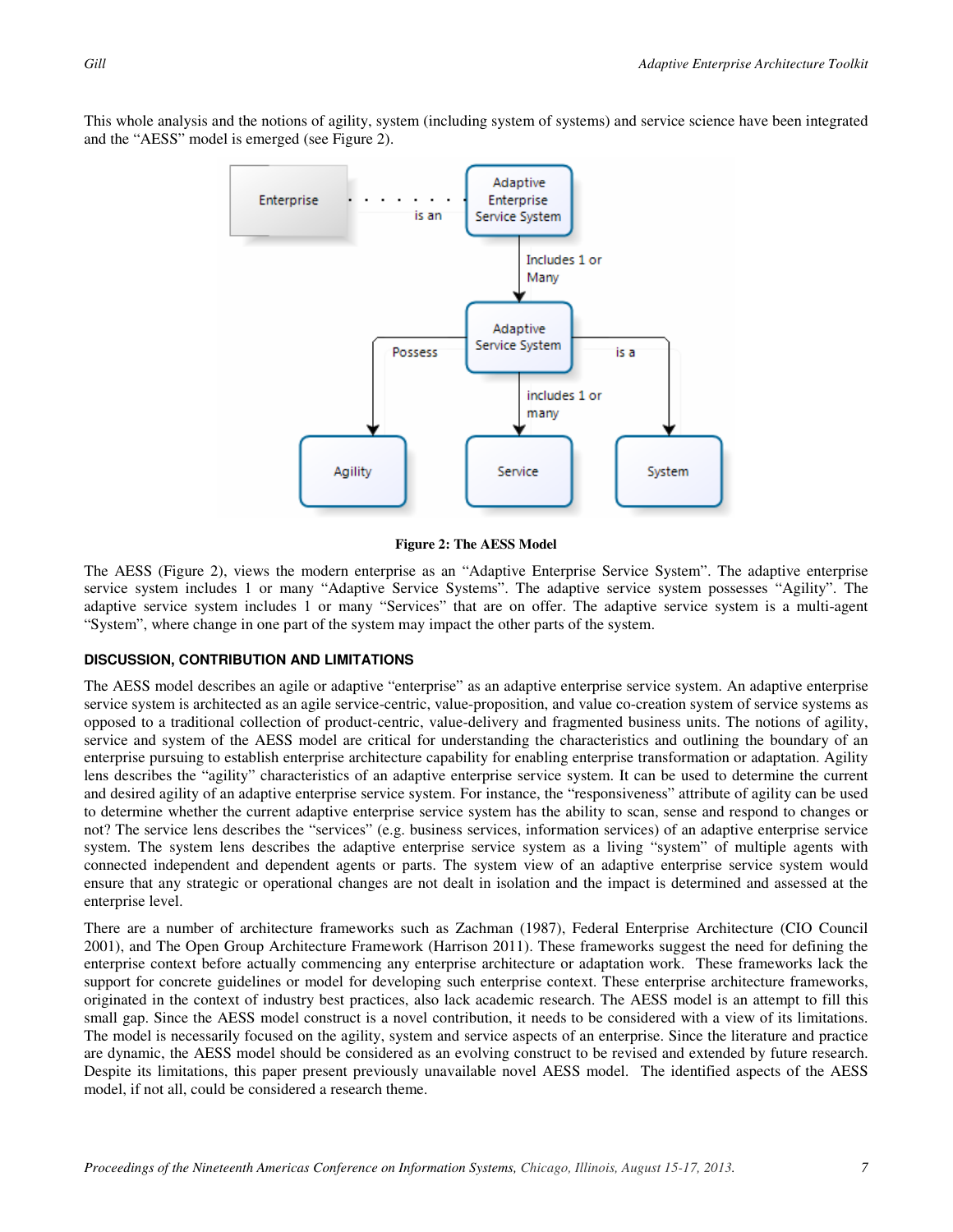# **CONCLUSION**

Most enterprises attempt to adapt by simply focusing on the identification of the weakest link in their local operating environment. They tend to optimize the performance of that weakest link in isolation of other links in the whole systems of service systems supply chain. Such a local adaptation or transformation may not be helpful and may adversely impact the performance of other links in the chain. However, a less risky and most effective approach to adaptation would require looking at the optimization of the whole. This paper presented the AESS model that incorporates the concepts of agility, service and system that can be used to define the principles and boundary of the adaptive enterprise service system. The analysis and the resultant AESS suggest that an enterprise must be viewed as an adaptive system of service systems in order to deal with the complex adaptation of linked system of service systems. It requires thinking beyond one system for defining the scope of the enterprise architecture and adaptation initiatives. The research work presented in this paper concludes and suggests reviewing all the adaptive service systems in the adaptive enterprise service system upstream, midstream, and downstream zones of the supply chain network; identifying the adaptive service systems that would be impacted by the adaptive enterprise architecture capability related initiatives (e.g. establishment, integration, adaptation); and identifying the adaptive service systems that would be impacted by the enterprise adaptation initiatives. This paper necessarily focused on the agility, system and service aspects of an enterprise. In future, we will empirically validate the proposed conceptual model and may extend it to include other aspects, if necessary and required.

# **REFERENCES**

- 1. Boehm, B. and R. Turner., (2004) Balancing Agility and Discipline: Evaluating and Integrating Agile and Plan-Driven Methods. *26th International Conference on Software Engineering*. Washington, DC, USA, pp.718 – 719.
- 2. Christopher, M. (2000) The agile supply chain: competing in volatile markets. *Industrial Marketing Management*, 29(1), 37-44.
- 3. Conboy, K. and Fitzgerald, B. (2004) Toward a conceptual framework of agile methods: A study of agility in different disciplines. *ACM Workshop on Interdisciplinary Software Engineering Research*. Newport Beach, CA, USA, pp.718 – 719.
- 4. CIO Council (2001) A Practical Guide to Federal Enterprise Architecture. Feb 2001.
- 5. Dove, R., (1997) The Meaning of Life and The Meaning of Agility, *Paradigm Shift International*. http://www.parshift.com/library.htm/.
- 6. Dove, R. (2005) Agile Enterprise Cornerstones: Knowledge, Values & Response Ability *IFIP 8.6 Keynote*, Atlanta.
- 7. Doucet, G., Gotze, J., Saha, P., and Bernard, S. (2008) Coherency Management: Using Enterprise Architecture for Alignment, Agility, and Assurance, *Journal of Enterprise Architecture*.
- 8. European Commission (2003). Commission Recommendation of 6 May 2003 concerning the definition of micro, small and medium-sized enterprises.
- 9. Espinal, C., Clempner, J., and Escobar, M. (2012) A Practical Approach to Business Transformation: The Case of the Telecommunication Services of Trinidad and Tobago, *Journal of Enterprise Transformation*, 2(3), pp.201-228.
- 10. Harrison, R. (2011). TOGAF Foundation. *The Open Group*.
- 11. Hevner, A.R., March, S.T., Park, J., and Ram, S. (2004) Design Science in Information Systems Research, *MIS Quarterly,* 28, 1, 75-105.
- 12. Henderson-Sellers, B. and Serour, M.K., (2005) Creating a dual agility method the value of method engineering. *J. Database Management,* Vol. 16, No. 4, pp.1-24.
- 13. ISO/IEC 42010 (2007) *Defining architecture.* http://www.iso-architecture.org/ieee-1471/defining-architecture.html
- 14. Jennings, N. R., Sycara, K. and Wooldridge, M. J. (1998) A Roadmap of Agent Research and Development. *Autonomous Agents and Multi-Agent Systems*, 1, 7-38.
- *15.* Kramer, J. and Magee. J. (2007) Self-managed systems: an architectural challenge. *Future of Software Engineering (FOSE).*
- 16. Knublauch, H. (2002) Extreme programming of multi-agent systems. *Proceedings of the first international joint conference on Autonomous agents and multiagent systems: part 2*, ACM Press New York, NY, USA, Bologna, Italy, pp. 704 – 711.
- 17. Luck, M., Ashri, R. and d'Inverno, M. (2004) Agent-Based Software Development. *Artech House, Inc*., London.